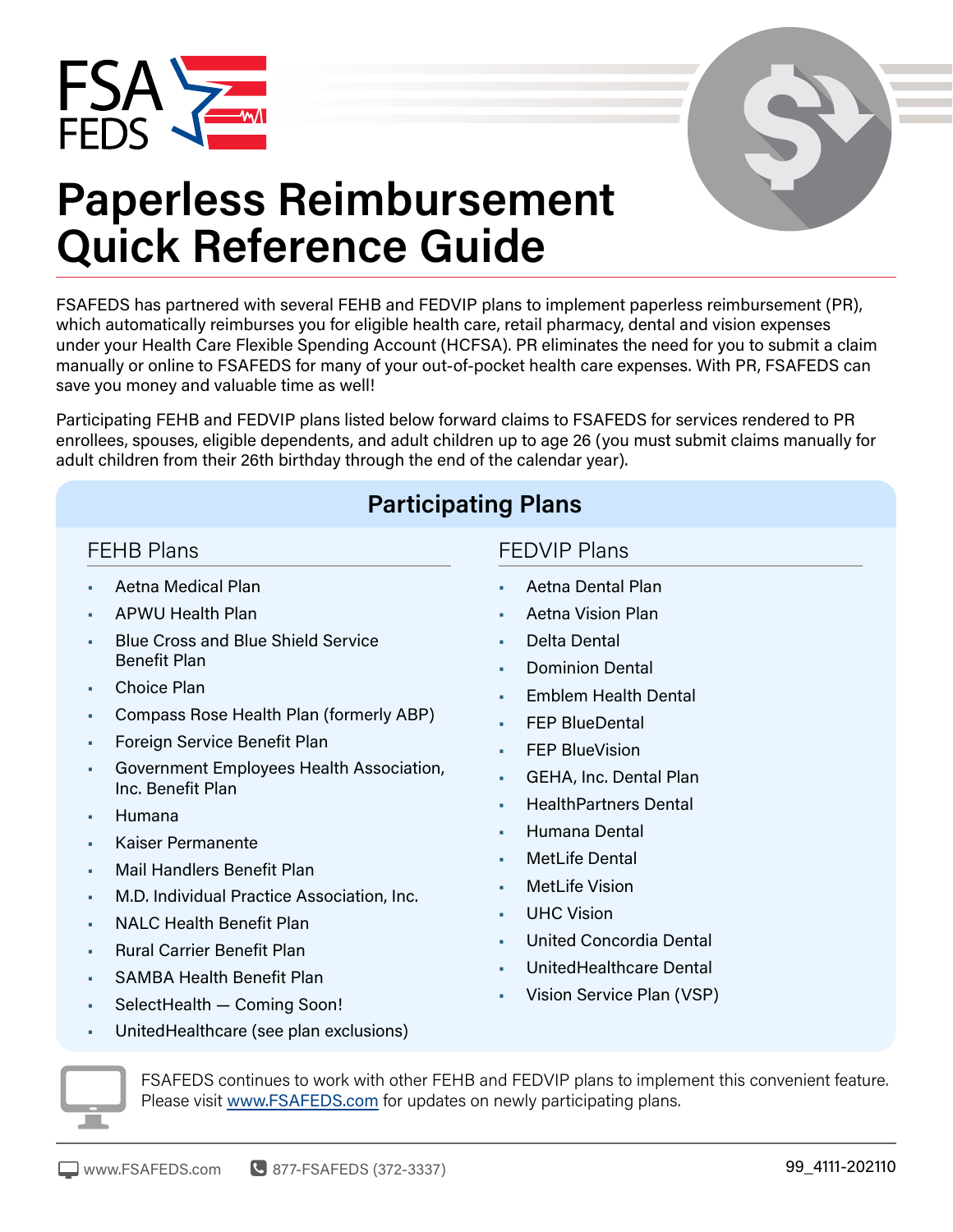## **Important Information**

- You must reenroll in FSAFEDS **and** PR every year during Open Season to continue your FSA participation without interruption. Outside of Open Season, you can enroll in paperless reimbursement through your online account at [www.FSAFEDS.com.](http://www.FSAFEDS.com) You may also contact an FSAFEDS Benefits Counselor toll-free at 877-FSAFEDS (372-3337), TTY: 866-353-8058, Monday through Friday from 9 a.m. until 9 p.m., Eastern Time.
- You can enroll in FEHB PR only, or FEHB and FEDVIP PR, or FEDVIP PR only.
- You can enroll or disenroll in PR through September 30 of the benefit period.
- If you choose to enroll in PR, do **not** submit your claims manually or online. This could result in an overpayment from your account.
- If you have enrolled in an individual policy (non-FEDVIP), your claims may not be sent through PR. You will need to file your claims manually, use the FSAFEDS app, or submit claims online at [www.FSAFEDS.com.](http://www.FSAFEDS.com)
- Discounts offered by the pharmaceutical company are completed after carrier processing. The claim dollar amount provided prior to the discount is sent to PR. This could result in an overpayment.
- Any claims for services rendered and already processed prior to your PR plan enrollment by your FEHB or FEDVIP plan are **not** retroactively forwarded to FSAFEDS. You must submit a claim.
- To participate in PR, the FEHB or FEDVIP enrollee's Social Security number must be on file with your FEHB or FEDVIP plan. This information is only used to validate your FSAFEDS account and to ensure proper reimbursement. If you are not the FEHB or FEDVIP enrollee, you must provide FSAFEDS with information about the contract holder, including name, Social Security number and date of birth when you enroll in PR.
- Claims not automatically forwarded and processed and/or paid through PR:
	- **- Claims not processed by your FEHB plan, and/or claims processed by a nonparticipating FEHB plan**
	- **- FEDVIP dental and vision, with the exception of the plans listed on page 3**
	- **- Services not submitted to your FEHB plan or the FEDVIP plans listed on page 3, by you or your provider**
- PR does not change, in any way, your relationship and obligations to your physician or other health care providers. You are expected to meet your deductible, copayment and coinsurance obligations as specified in your FEHB and FEDVIP brochure.
- FSAFEDS does not receive claims via PR if you, your spouse, or any of your covered dependents or adult children up to age 26 request a HIPAA restriction from your FEHB or FEDVIP plan. In this case, you need to file a claim with FSAFEDS using the claim submission method that works best for you.
- If your FEHB or FEDVIP plan cannot verify your enrollment, FSAFEDS automatically disenrolls you from PR. You will remain disenrolled and need to file a claim with FSAFEDS. If you are enrolled in an FEHB or FEDVIP plan, please verify the Social Security number of the enrollee when reenrolling.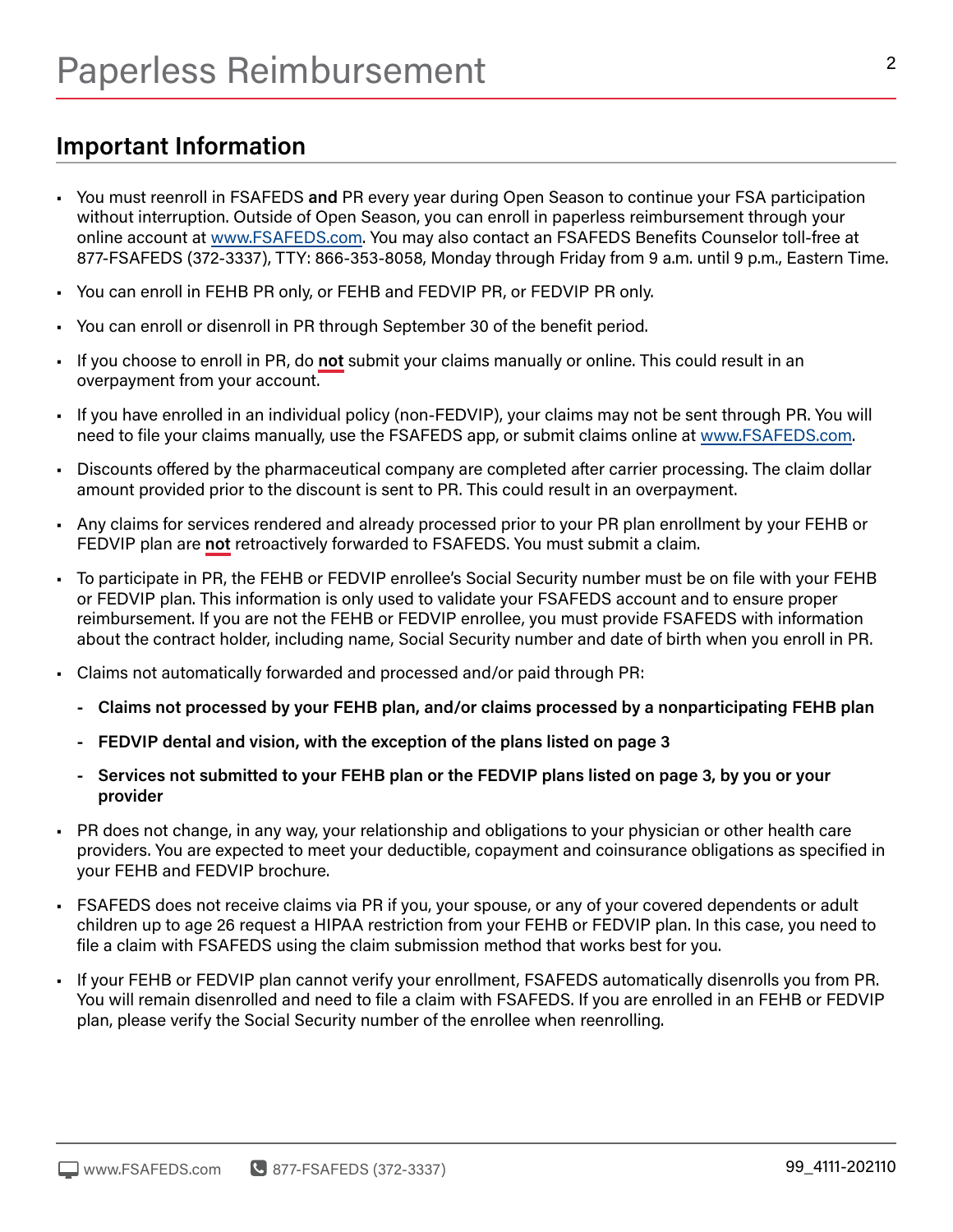# Claim Management for Federal Employees Married to Each Other

- **Each spouse carries a self-only FEHB or FEDVIP enrollment but only one is enrolled in FSAFEDS.** Only claims for the FSAFEDS participant can be forwarded under PR. Your spouse's health care expenses are still eligible for reimbursement from your HCFSA, but you must file a claim with FSAFEDS using the claim submission method that works best for you.
- **One spouse carries a self-only FEHB or FEDVIP enrollment and the other spouse is enrolled in FSAFEDS.**  As long as the FEHB or FEDVIP enrollee's Social Security number (SSN) is provided, claims for the contract holder are matched and processed by FSAFEDS. The FSAFEDS account holder's health care expenses are still eligible for reimbursement, but you must file a claim with FSAFEDS using the claim submission method that works best for you.
- **One spouse carries an FEHB or FEDVIP self and family enrollment and the other spouse is enrolled in FSAFEDS.** As long as the FEHB or FEDVIP enrollee's Social Security number (SSN) is provided, claims for the contract holder are matched and processed by FSAFEDS. Your FEHB or FEDVIP plan sends claims processed for all family members covered under the FEHB or FEDVIP enrollment, and FSAFEDS matches and processes claims for all covered family members, including both spouses.
- **One spouse carries an FEHB or FEDVIP self and family enrollment and each spouse is enrolled in FSAFEDS**. All claims are first processed via PR from the FEHB or FEDVIP enrollee's FSA account. **Once that account is exhausted, you need to file all claims against your spouse's FSA account.**
- **If you elect "shared account" processing with your spouse when you enroll.** FSAFEDS offers spouses the opportunity to link their accounts so when one spouse's balance has been exhausted, PR claims are automatically forwarded and processed against the spouse's account with a remaining balance.



If you choose to enroll in PR, do **not** submit your claims manually or online. This could result in an overpayment on your account.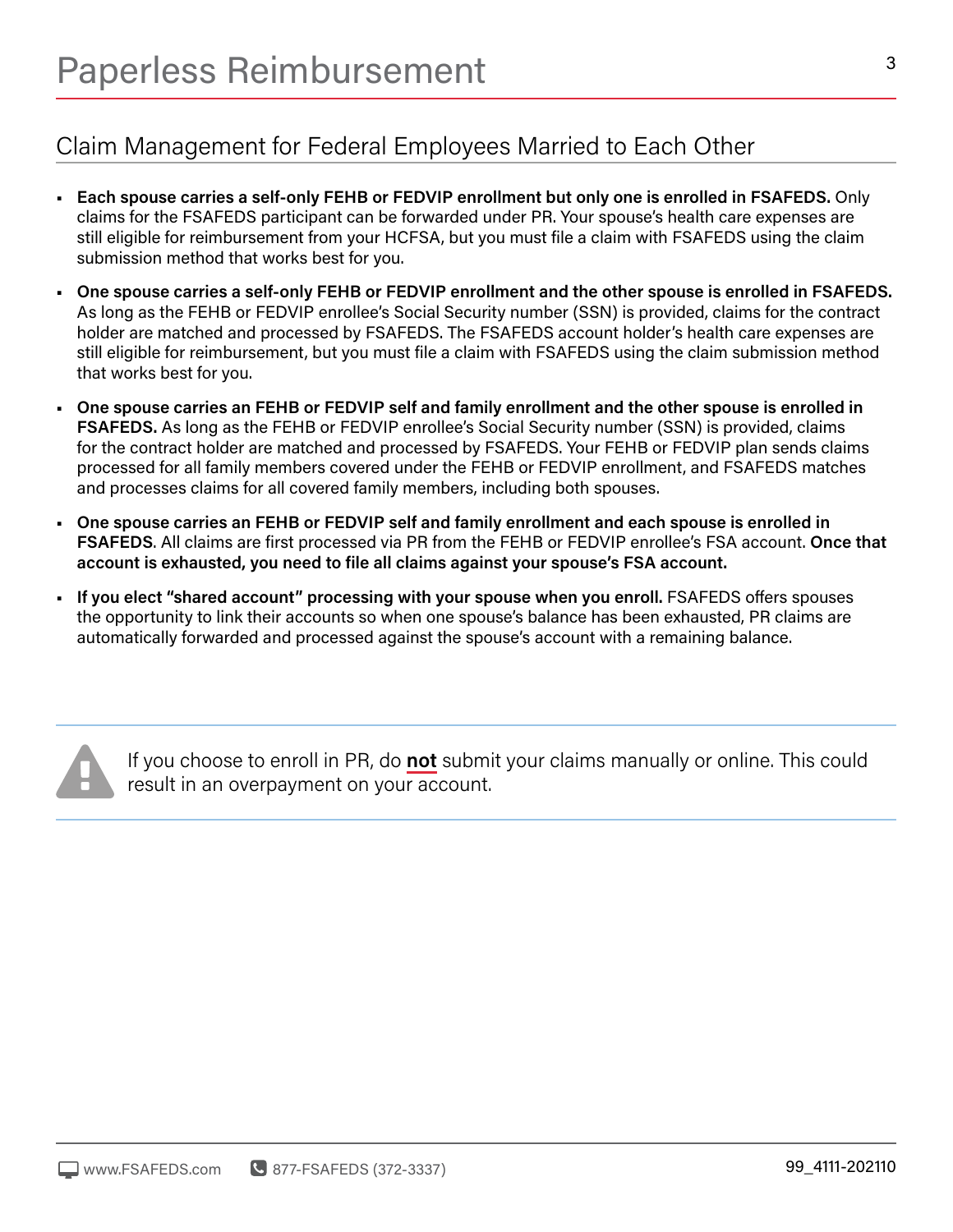### FEHB and FEDVIP Participating Plans and Services/Claims Forwarded and NOT Forwarded

| <b>Plan Name</b>                      | <b>Services/Claims Generally</b><br><b>Covered and Automatically</b><br>Forwarded <sup>3</sup> | <b>Services/Claims NOT</b><br><b>Automatically Forwarded</b>                                                                                                                                                                                                                             |
|---------------------------------------|------------------------------------------------------------------------------------------------|------------------------------------------------------------------------------------------------------------------------------------------------------------------------------------------------------------------------------------------------------------------------------------------|
| Aetna                                 | Medical <sup>1</sup> , Dental <sup>2</sup> , Pharmacy, Vision <sup>2</sup>                     | Denied Pharmacy                                                                                                                                                                                                                                                                          |
| <b>APWU</b>                           | Medical <sup>1</sup> , Dental <sup>2</sup> , Pharmacy                                          | <b>Consumer Driven Plans, Vision</b>                                                                                                                                                                                                                                                     |
| <b>Blue Cross/Blue Shield</b>         | Medical <sup>1</sup> , Pharmacy                                                                | Denied Pharmacy, Dental, Vision                                                                                                                                                                                                                                                          |
| <b>Choice Plan</b>                    | Medical <sup>1</sup> , Dental <sup>2</sup> , Pharmacy, Vision <sup>2</sup>                     | Denied Pharmacy                                                                                                                                                                                                                                                                          |
| <b>Compass Rose Health Plan (ABP)</b> | Medical <sup>1</sup> , Dental <sup>2</sup> , Pharmacy, Vision <sup>2</sup>                     |                                                                                                                                                                                                                                                                                          |
| <b>Foreign Service Benefit Plan</b>   | Medical <sup>1</sup> , Dental <sup>2</sup> , Pharmacy                                          | Vision, Denied Pharmacy                                                                                                                                                                                                                                                                  |
| <b>GEHA</b>                           | Medical <sup>1</sup> , Dental <sup>2</sup> , Pharmacy, Vision <sup>2</sup>                     | <b>Denied Pharmacy</b>                                                                                                                                                                                                                                                                   |
| <b>Humana</b>                         | Medical <sup>1</sup> , Pharmacy                                                                | Dental, Vision                                                                                                                                                                                                                                                                           |
| <b>Kaiser Permanente</b>              | Medical <sup>1</sup> , Pharmacy, Vision <sup>2</sup>                                           | Adjusted Claims, COB Claims,<br>Denied Claims, Denied Pharmacy,<br>Dental, HSA, Vision (frames,<br>lenses, and routine contact lens)<br>Kaiser Permanente Washington<br><b>Options Federal Pharmacy Claims,</b><br>Kaiser Foundation Health Plan of<br><b>Washington Pharmacy Claims</b> |
| <b>Mail Handlers</b>                  | Medical <sup>1</sup> , Dental <sup>2</sup> , Pharmacy                                          | Denied Pharmacy, Vision                                                                                                                                                                                                                                                                  |
| M.D. IPA                              | Medical <sup>1</sup> , Dental <sup>2</sup> , Pharmacy, Vision <sup>2</sup>                     | Primary Care Physician, Lab,<br>Radiology, Denied Pharmacy                                                                                                                                                                                                                               |
| <b>NALC</b>                           | Medical <sup>1</sup> , Pharmacy                                                                | <b>Behavioral Health Services,</b><br>Dental, Vision                                                                                                                                                                                                                                     |
| <b>Rural Carrier Benefit</b>          | Medical <sup>1</sup> , Dental <sup>2</sup> , Pharmacy                                          | Denied Pharmacy, Vision                                                                                                                                                                                                                                                                  |
| <b>SAMBA</b>                          | Medical <sup>1</sup> , Pharmacy, Vision <sup>2</sup>                                           | Denied Pharmacy, Dental, Vision                                                                                                                                                                                                                                                          |
| <b>UnitedHealthcare</b>               | Medical <sup>1</sup> , Dental <sup>2</sup> , Pharmacy, Vision <sup>2</sup>                     | Dental, Vision, High Deductible<br><b>Health Plan</b>                                                                                                                                                                                                                                    |
| <b>Aetna Dental</b>                   | Dental <sup>2</sup>                                                                            |                                                                                                                                                                                                                                                                                          |
| <b>Aetna Vision</b>                   | Vision <sup>2</sup>                                                                            |                                                                                                                                                                                                                                                                                          |
| <b>Delta Dental</b>                   | Dental <sup>2</sup>                                                                            |                                                                                                                                                                                                                                                                                          |
| <b>Dominion Dental</b>                | Dental <sup>2</sup>                                                                            |                                                                                                                                                                                                                                                                                          |
| <b>Emblem Health Dental</b>           | Dental <sup>2</sup>                                                                            |                                                                                                                                                                                                                                                                                          |
| <b>FEP BlueDental</b>                 | Dental <sup>2</sup>                                                                            |                                                                                                                                                                                                                                                                                          |
| <b>FEP BlueVision</b>                 | Vision <sup>2</sup>                                                                            |                                                                                                                                                                                                                                                                                          |
| <b>GEHA Dental</b>                    | Dental <sup>2</sup>                                                                            | <b>GEHA Connection Dental Plus</b><br><b>Claims, Cosmetic Dental</b>                                                                                                                                                                                                                     |